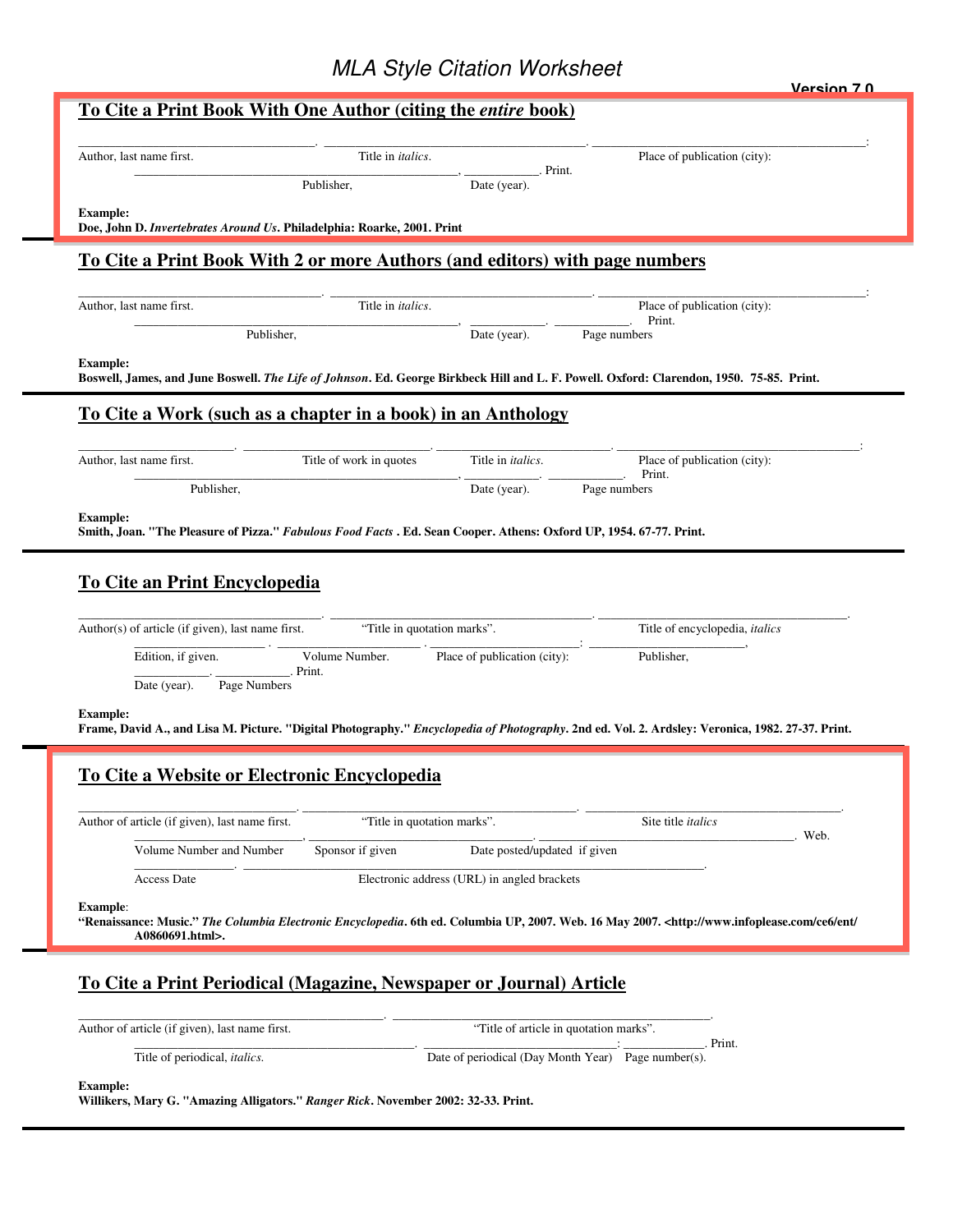## **Version 7.0**

## **To Cite a Print Periodical (Magazine, Newspaper or Journal) Article from a website**

| Volume # & Number                                                                                                         | Date of periodical (Day Month Year) Page number(s).                                                                                                                                                                                                                                                                                          | Print.                                      |      |
|---------------------------------------------------------------------------------------------------------------------------|----------------------------------------------------------------------------------------------------------------------------------------------------------------------------------------------------------------------------------------------------------------------------------------------------------------------------------------------|---------------------------------------------|------|
| <b>Example:</b><br>whyhinduism>.                                                                                          | Babba, Shihk Ali. "Why You Should Become a Hindu." Hints about Hinduism 5 (Summer 2006): 23-25. Web. 9 Dec. 2008. <http: <="" alibabbaviews.com="" th=""><th></th><th></th></http:>                                                                                                                                                          |                                             |      |
|                                                                                                                           | To Cite a web page with author from a website                                                                                                                                                                                                                                                                                                |                                             |      |
| Author of article (if given), last name first.                                                                            | "Title of article in quotation marks".<br>Web.                                                                                                                                                                                                                                                                                               | Name of website, <i>italics</i> .           |      |
| Date of periodical (Day Month Year                                                                                        | <b>Access Date</b>                                                                                                                                                                                                                                                                                                                           | Electronic address (URL) in angled brackets |      |
| <b>Example:</b>                                                                                                           | Shropshire, Benjamin W. "Blogs vs. Wikis." Technology Today (Nov. 2005). Web. 25 Mar. 2006. <http: blogsvswikis="" techtoday.org="">.</http:>                                                                                                                                                                                                |                                             |      |
|                                                                                                                           | Article from a website (previously published in print form) with a persistent URL $=$                                                                                                                                                                                                                                                        |                                             |      |
| Author, last name first.                                                                                                  | "Title of article in quotation marks".                                                                                                                                                                                                                                                                                                       | Title of website in <i>italics</i> .        | Date |
| Sponsoring Organization.                                                                                                  | Web<br><u> 1990 - Johann Barn, mars ann an t-</u><br><b>Access Date</b>                                                                                                                                                                                                                                                                      | Electronic address (URL) in angled brackets |      |
|                                                                                                                           | Joe, Gustaitis. "Montgomery Bus Boycotts, and Rosa Parks, Remembered." The World Almanac and Book of Facts. 2005. The World<br>Almanac Education Group. Web. 25 Mar. 2006. <http: feature="" feature1275.htm="" www.worldalmanac.com="">.</http:>                                                                                            |                                             |      |
|                                                                                                                           | To Cite a periodical article from one of the databases published by Gale such as Student Resources                                                                                                                                                                                                                                           |                                             |      |
|                                                                                                                           | "Title of article in quotation marks".                                                                                                                                                                                                                                                                                                       | Title of periodical in <i>italics</i> .     |      |
| Date:                                                                                                                     | Page numbers of original.                                                                                                                                                                                                                                                                                                                    | Database <i>italics</i>                     |      |
| Web_<br><b>Access Date</b>                                                                                                |                                                                                                                                                                                                                                                                                                                                              | Electronic address (URL) in angled brackets |      |
|                                                                                                                           | Brewer, George. "Estampies & Danses Royales." American Record Guide Sept.-Oct. 2008: 227-229. Student Resources in Context. Web. 16 May 2007.<br>-http://find.galegroup.com/srcx/infomark.do?&contentSet=IAC-Documents&type=retrieve&tabID=T003&prodId=SRC<br>1&docId=A191073264&source=gale&srcprod=SRCG&userGroupName=pl7081&version=1.0>. |                                             |      |
|                                                                                                                           | To Cite a periodical article from a database from POWER Library                                                                                                                                                                                                                                                                              |                                             |      |
|                                                                                                                           |                                                                                                                                                                                                                                                                                                                                              | Title in <i>italics</i> .                   |      |
| <b>Example:</b><br>in Context<br>Author, last name first.<br><b>Example:</b><br>Author, last name first.<br>Date:<br>Web. | Page numbers of original.                                                                                                                                                                                                                                                                                                                    | Database <i>italics</i>                     |      |

**Shabazz, Ilyasah. "Malcolm X."** *Ebony* **July 2002: 122, 134.** *Wilson OmniFile Full Text Mega Edition***. Web. 14 Apr. 2010. <http://vnweb.hwwilsonweb.com/hww/**

**jumpstart.jhtml?recid=0bc05f7a67b1790ef384a15cbe39a3cb86998028734f9464f0f1db1543c3549ece229fb6f3d1f2de&fmt=H>.**